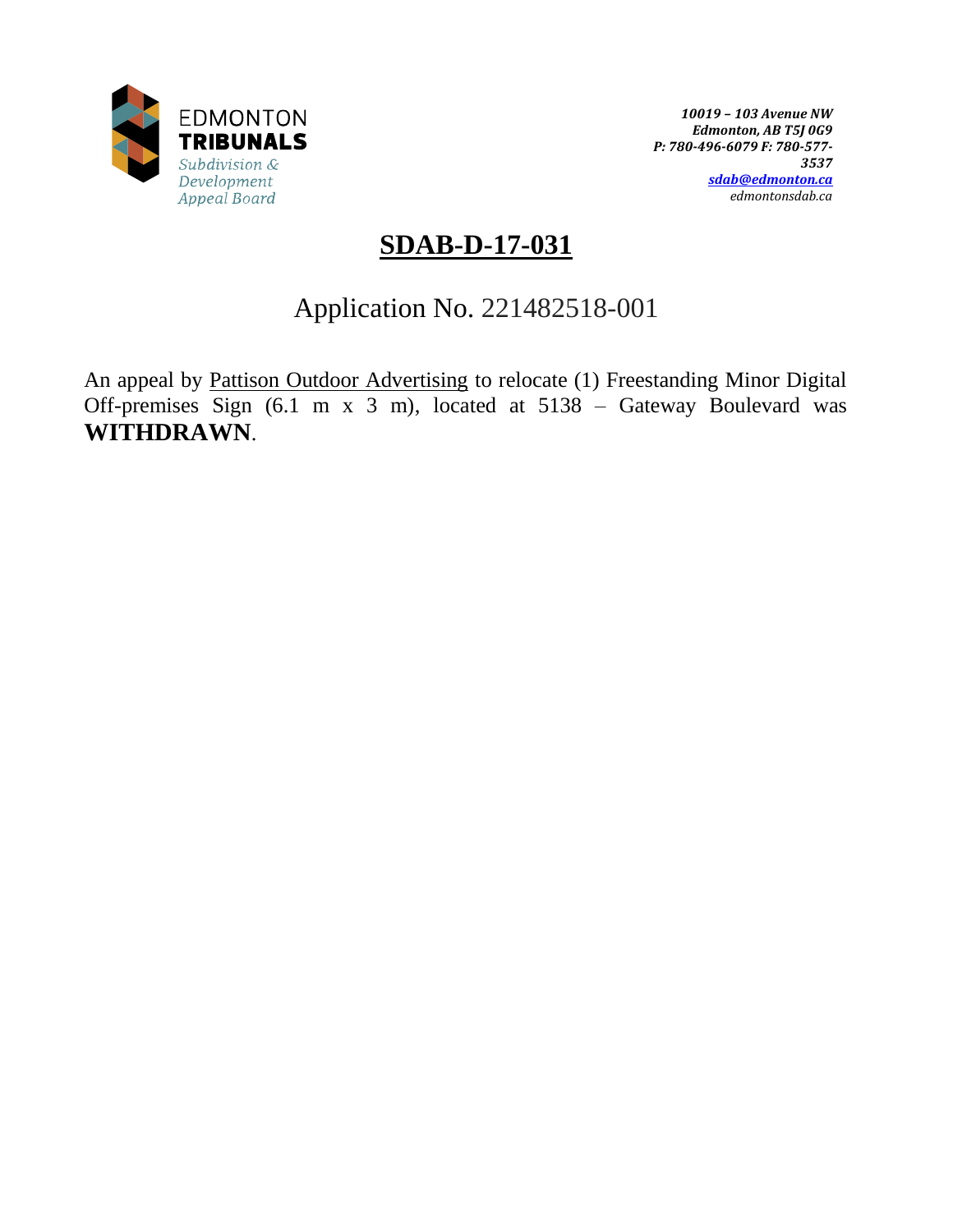

Date: June 8, 2017 Project Number: 244025691-001 File Number: SDAB-D-17-096

## **Notice of Decision**

[1] On May 31, 2017, the Subdivision and Development Appeal Board (the "Board") heard an appeal that was filed on **May 5, 2017**. The appeal concerned the decision of the Development Authority, issued on May 1, 2017, to refuse the following development:

## **To install (1) Freestanding Minor Digital Off-premises Sign (10.98 metres by 3 metres)**

- [2] The subject property is on Plan 209AN Blk 28A Lot 17, located at 13315 126 Avenue NW, within the IM - Medium Industrial Zone. The Yellowhead Corridor Area Structure Plan applies to the subject property.
- [3] The following documents were received prior to the hearing and form part of the record:
	- Copy of the Development Permit application with attachments, proposed plans, and the refused Development Permit;
	- The Development Officer's written submissions;
	- The Appellant's written submissions; and
	- Online responses.
- [4] The following exhibits were presented during the hearing and form part of the record:
	- Exhibit A A Google Map of the area, submitted by Legal Counsel for the Appellant.

### **Preliminary Matters**

[5] At the outset of the appeal hearing, the Presiding Officer confirmed with the parties in attendance that there was no opposition to the composition of the panel.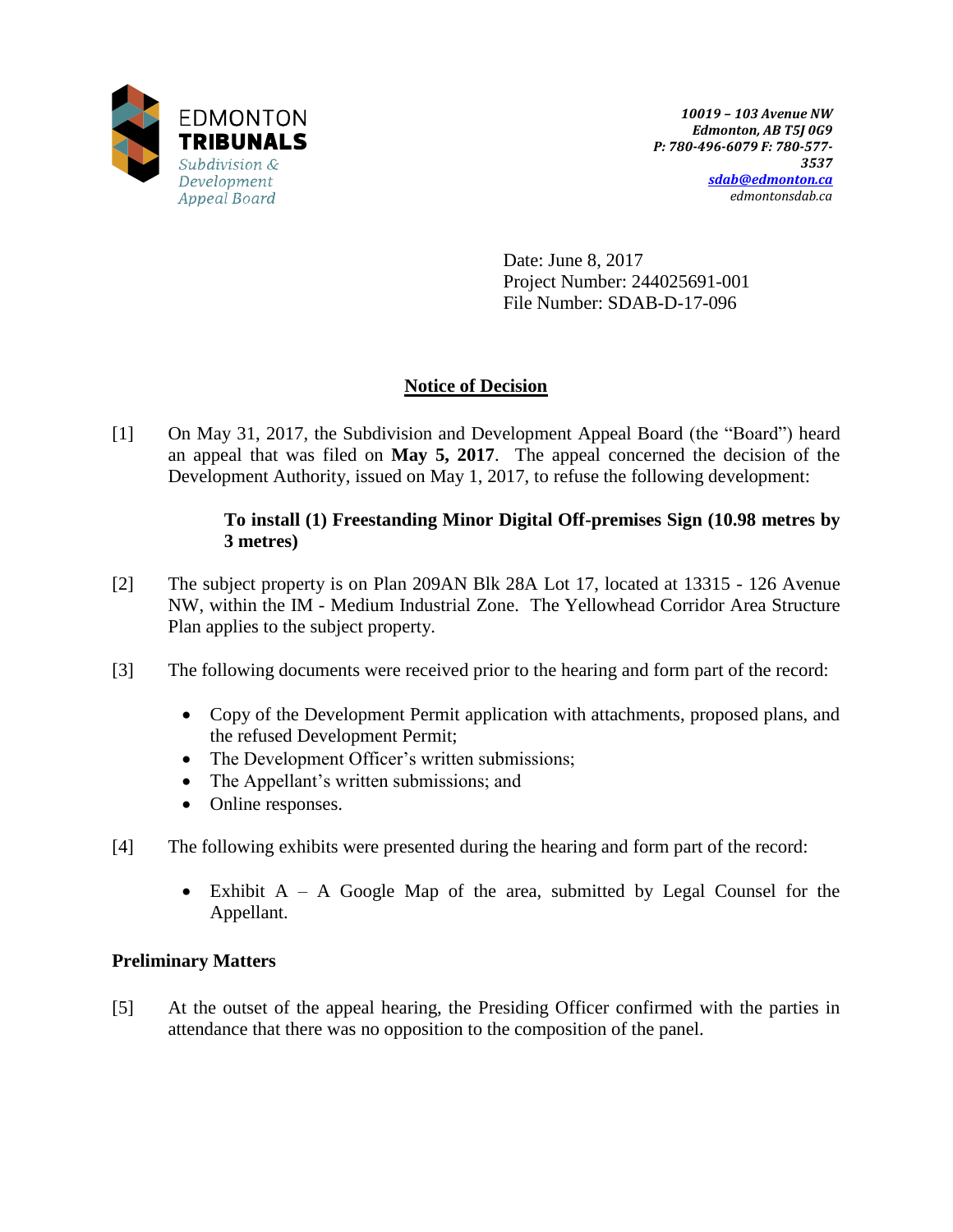- [6] The Presiding Officer outlined how the hearing would be conducted, including the order of appearance of parties, and no opposition was noted.
- [7] The appeal was filed on time, in accordance with Section 686 of the *Municipal Government Act*, R.S.A 2000, c. M-26 (the "*Municipal Government Act*").

#### **Summary of Hearing**

- *i) Position of Ms. Agrios, Legal Counsel, who was accompanied by Mr. Gallo, representing the Appellant, 1319416 Alberta Ltd.*
- [8] The Appellants are proposing to increase the Sign from 10 metres by 20 metres in size to 10 metres by 36 metres in size.
- [9] The Sign will be single sided facing south and will be located east on St. Albert Trail north of Yellowhead Trail.
- [10] Ms. Agrios referenced the refused Development Permit outlining the reasons for refusal (TAB 1 of her submission). With regard to the proposed Height, she stated there is no change to the 13.5 metres in Height from the previously approved Sign.
- [11] With regard to the separation distance, she stated that there is a static Pattison Sign located 112 metres from the proposed Sign.
- [12] Ms. Agrios referenced the entire Sign regulations (TAB 15).
- [13] Ms. Agrios referenced the Development Permit Application and submitted plans (TAB 2). The Sign is located in the back alley behind buildings approximately 100 metres away from St. Albert Trail. The site is zoned IM Medium Industrial Zone (TAB 5 and TAB 13).
- [14] The subject area is known has Hagman Estate Industrial which is an older area north of Yellowhead Trail.
- [15] The closest residential area is south of Yellowhead Trail which is separated with treed landscaping and sound barriers.
- [16] Ms. Agrios referred to the Development Permit history of the subject Site. In 2014, the Appellants received approval for a Roof Off-premises Sign. Condition No. 2 of the approved permit is that the Height shall not exceed the Height of the IM Zone (TAB 3). The proposed Sign is exactly the same Height but will be wider.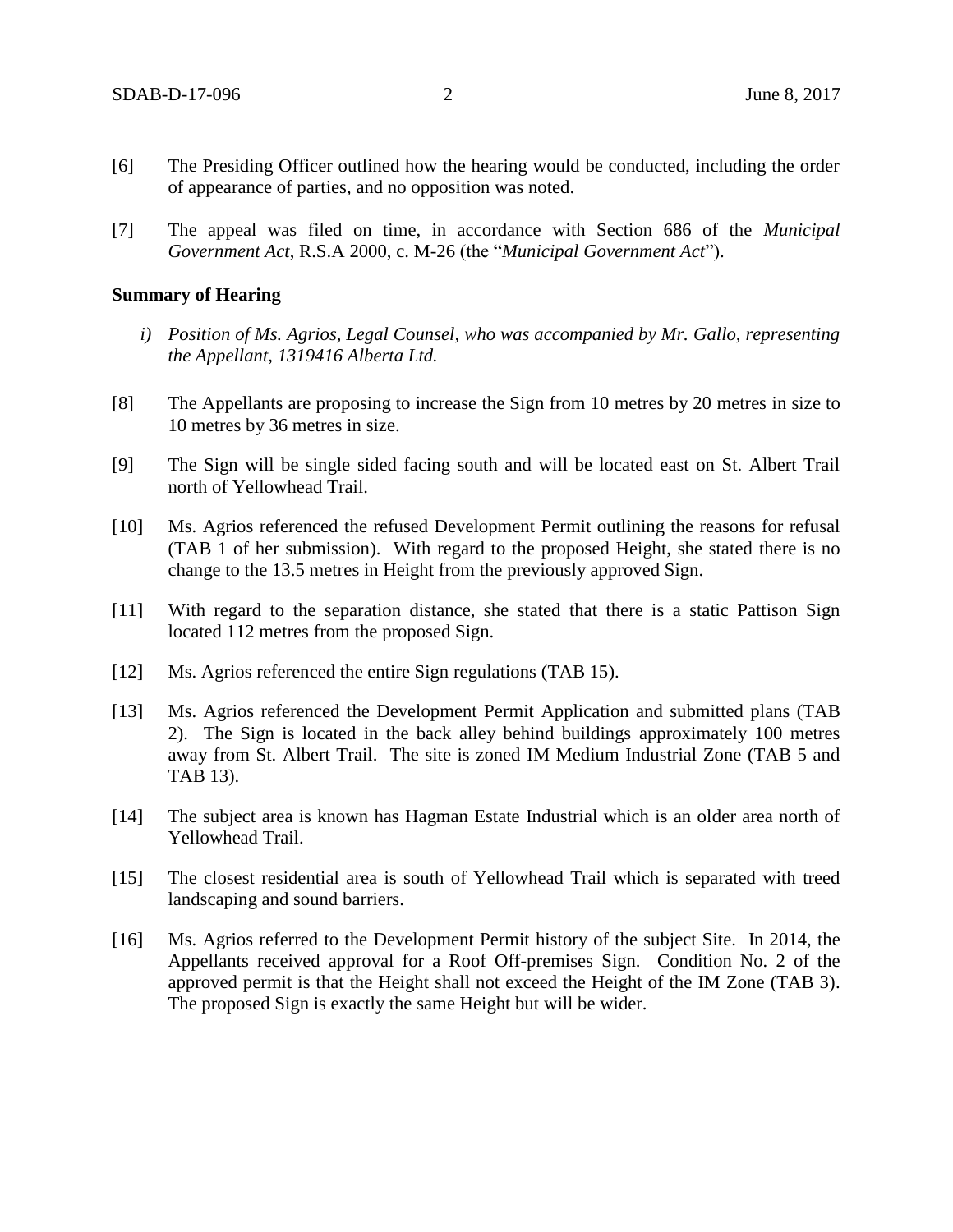- [17] In 2016, the Board approved an application to replace Roof Off-premises Sign with a Freestanding Minor Digital Off-premises sign. One of the reasons given by the Board is that the neighbourhood where the Sign is located is within an exclusively industrial area, and therefore, the impact of an illuminated Sign is mitigated given that the majority of business operations close after dark when the illumination is most evident. There are no residential areas impacted by this sign (TAB 4).
- [18] Ms. Agrios referred to a series of aerial photographs showing the location of the proposed Sign behind the building and the Pattison Sign north of the subject Site (TAB 6).
- [19] There is a Hughes gas station, carwash, and a variety of industrial buildings surrounding the subject Site.
- [20] The Pattison Sign is a two sided Sign which is not visible from St. Albert Trail and is directed to traffic on Dunvegan Road.
- [21] Ms. Agrios referred to photographs of the subject Site and the back alley where the proposed Sign is located. The building west of the subject Site has no windows, the building south has no windows but large bay doors which is a mechanic shop, which will not be impacted by the proposed Sign (TAB 8).
- [22] Ms. Agrios referenced a photograph depicting the difference in width between the current width and the proposed width of the Sign. She also referenced a Sketch Plan showing a Sign Visibility Survey. With the 100 metre Setback, the sign will look smaller to oncoming traffic on St. Albert Trail (TAB 9)
- [23] The previous Board Decision states at paragraph 35 that the Board accepts, pursuant to Exhibit B, that a Sign, 13.5 metres in Height and located 100 metres from the road, would appear lower than a Sign 8 metres in Height adjacent to the road (TAB 4).
- [24] Ms. Agrios referenced several photographs showing signs over 8.0 metres in different zonings. Not all signs in this area are digital or advertising Signs, some are static general advertising Signs that are 13.0 metres in Height, and a Digital "Superboard Sign" that is 14 metres by 48 metres (TAB 11).
- [25] Ms. Agrios referenced the separation distance between the proposed Sign and the Pattison Sign. She stated that traffic will see the Sign but will not be a distraction. There is a 200 metre separation distance between the two viewing locations where each sign will be visible (TAB 10).
- [26] Ms. Agrios referenced a 2014 Court of Appeal Decision, *Newcastle Centre GP Ltd.* v *Edmonton (City)*, 2014 ABCA 295 ("*Newcastle*") that sets out the test for the variance (TAB 16).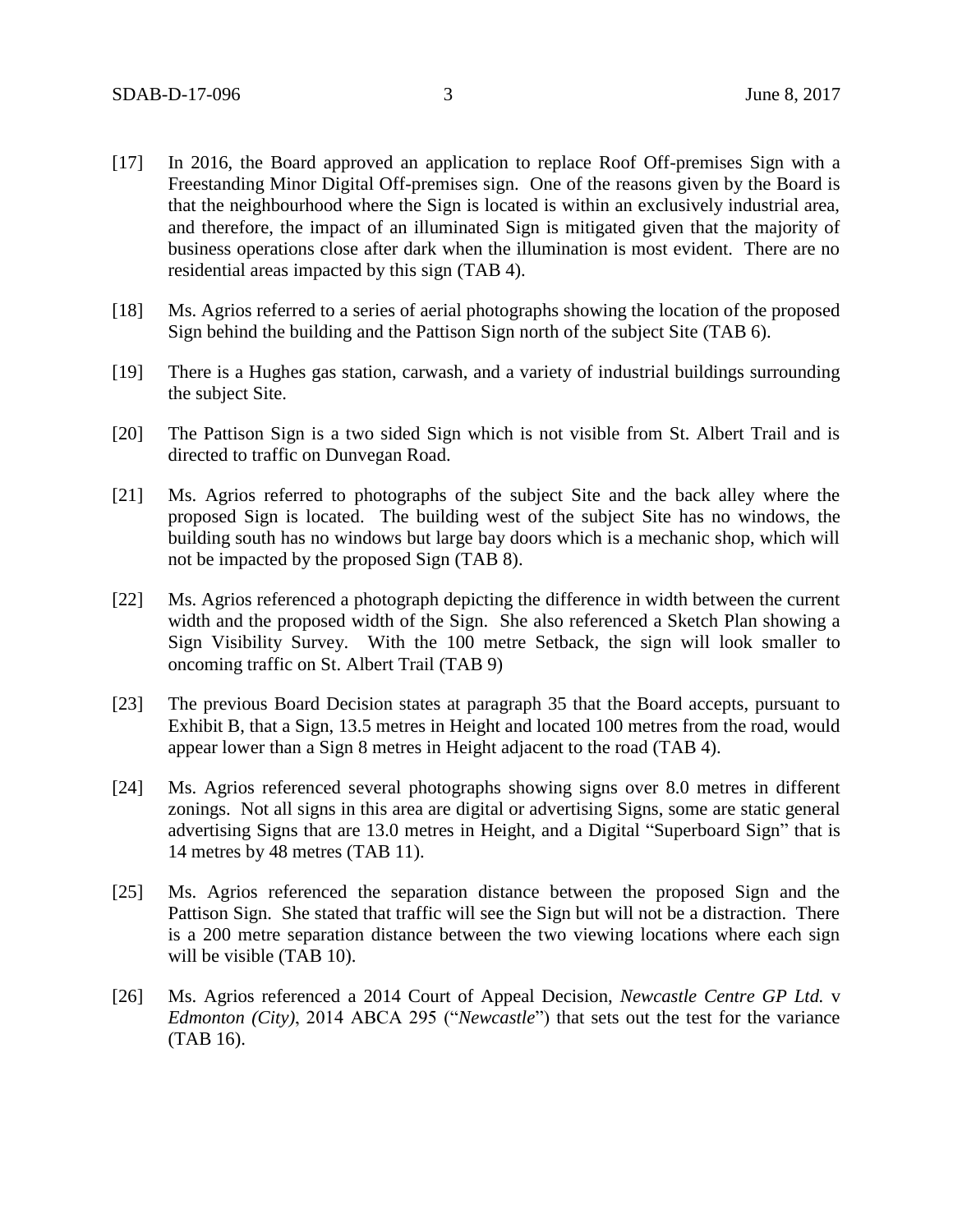- [27] There is support from one adjacent property and Transportation does not object to the proposed Sign.
- [28] There was one on-line response in opposition to the proposed development from Arby's restaurant on St. Albert Trail and Yellowhead but they did provide any reasons for the opposition.
- [29] There is no evidence that that the proposed Sign will negatively impact the area.
- [30] There is an existing Sign with the same Height as the proposed Sign at the subject Site.
- [31] The closest Digital Sign is approximately over 300 metres away on Yellowhead Trail. The only Sign in the separation distance is the Pattison Sign that is screened by trees and will not be visible at the same time as the proposed Sign.
- [32] Mr. Gallo stated that the proposed Sign will have a minimal impact on the neighbourhood. The Sign is partially built and the foundation has been poured.
- [33] In his opinion, refusing the proposed Sign will not prevent another Sign to be built or cause a proliferation of Signs in this area.
- [34] The photographs submitted show that the Sign can be viewed north 150 metres.
- [35] He referred to two photographs illustrating typical Sign locations in the City.
- [36] In his opinion, the proposed Sign will not have a negative impact on the neighbourhood.
- [37] In response to questions by the Board, he confirmed that they are in agreement to the proposed conditions outlined in the Development Officer's written submission.
- [38] In 2014, an application was approved for a Roof Sign. Then they decided they would prefer a Digital Sign, but a Roof Digital Sign was cost prohibitive.
- [39] In 2016 they received an approval for a Digital Sign and they have one year to start installing the Sign which is now taking place.
- [40] They would like to increase the size of the Sign to make it more marketable and more viable. The Sign will have third party advertising for businesses in the area. The Sign will project a static image that holds for 6 seconds. There will be no motion pictures on the Sign. An approved permit will be for a maximum of five years. If someone purchases the property and wants to redevelop the area, they should be aware of this condition.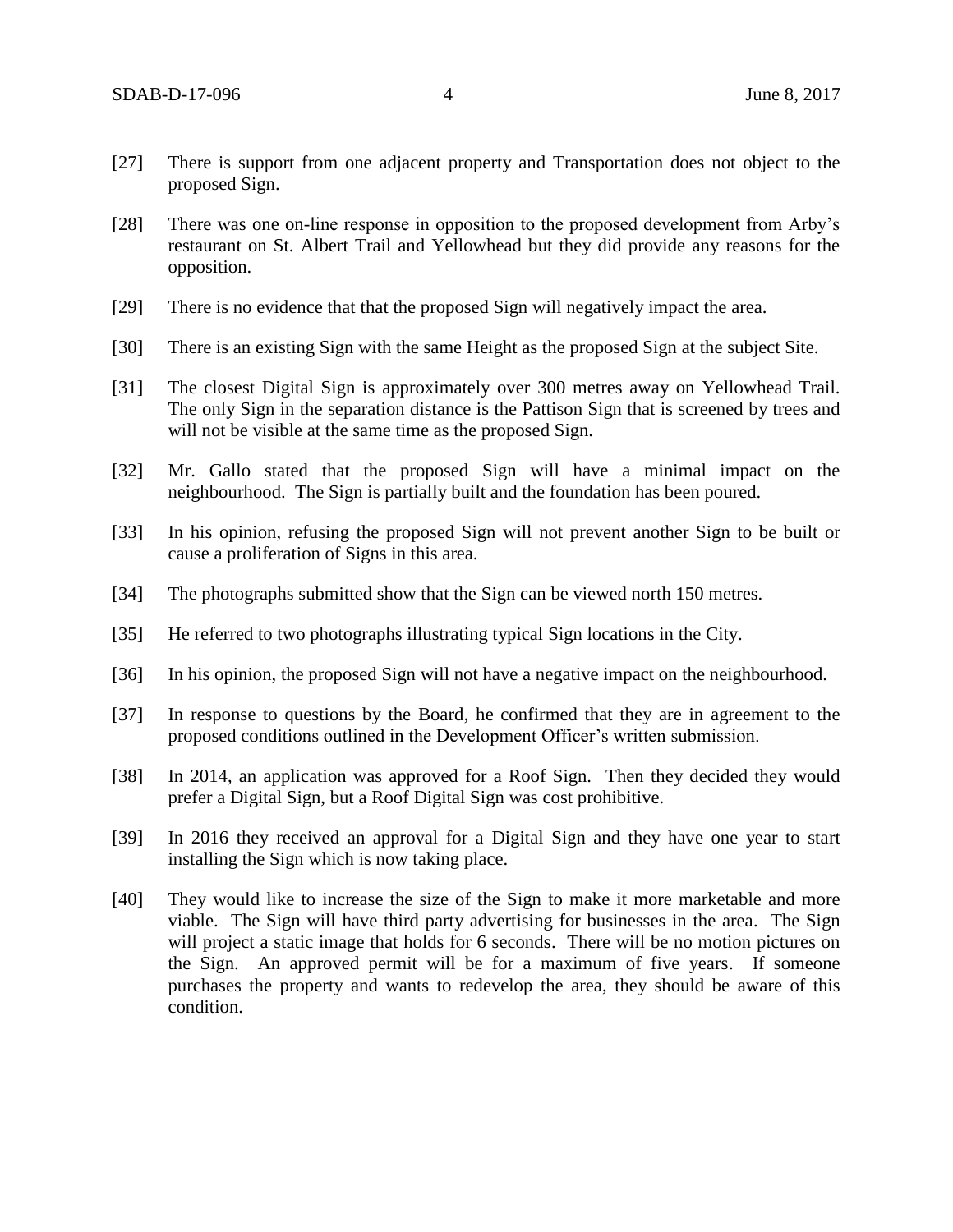- [41] With regard to Community Consultation, they stated that they spoke to the property owner immediately east of the subject Site who was not opposed to the proposed Sign. They did not speak to any of the other properties as they are tenants. They did not speak to Arby's restaurant as they just found out they submitted an on-line response in opposition to the proposed development.
- [42] The sign is in the back alley of an Industrial area with buildings all around it. The Sign will be calibrated to adjust in the daylight, and will not be a specific brightness all the time.
	- *ii) Position of the Development Officer, Mr. Ahuja*
- [43] In his opinion, all the Sign measurements and distances are irrelevant because the *Edmonton Zoning Bylaw* is what he based his decision on.
- [44] Every Sign has restrictions and he could not approve a larger Sign than 10 metres by 20 metres.
- [45] He referenced the photographs submitted by the Appellant and stated that although the Sign is screened by trees, it will be seen more in the winter when the leaves fall off the trees.
- [46] With regard to the examples of Signs referenced in the Appellant's submission, he stated that a different *Bylaw* may have been in place at the time they were approved.
- [47] Although a variance in Height was granted for previous Signs that should not set a precedent in granting a variance in Height for this Sign.
- [48] In response to questions by the Board he stated that the proposed Sign is a Discretionary Use and with the Sign being Digital it will have a negative impact on the neighbourhood.
- [49] With regard to the response from Transportation, he stated that Transportation indicated that there was an issue with parking on the subject Site.
- [50] He disagreed that the proposed Sign will not lead to proliferation in the area. There is a 200 metre separation distance between Signs to ensure this will not happen.
- [51] In his opinion, the additional 160 square feet will have an impact on the area as the Sign will be larger.
- [52] He confirmed that the technology of the Sign is the same as other Signs in the City.
- [53] There are examples of other Signs around the City but are still different due to the size of the lot and the location of the Sign. The proposed Sign is angled to accommodate the site. He understood that the Appellant owns the adjacent site.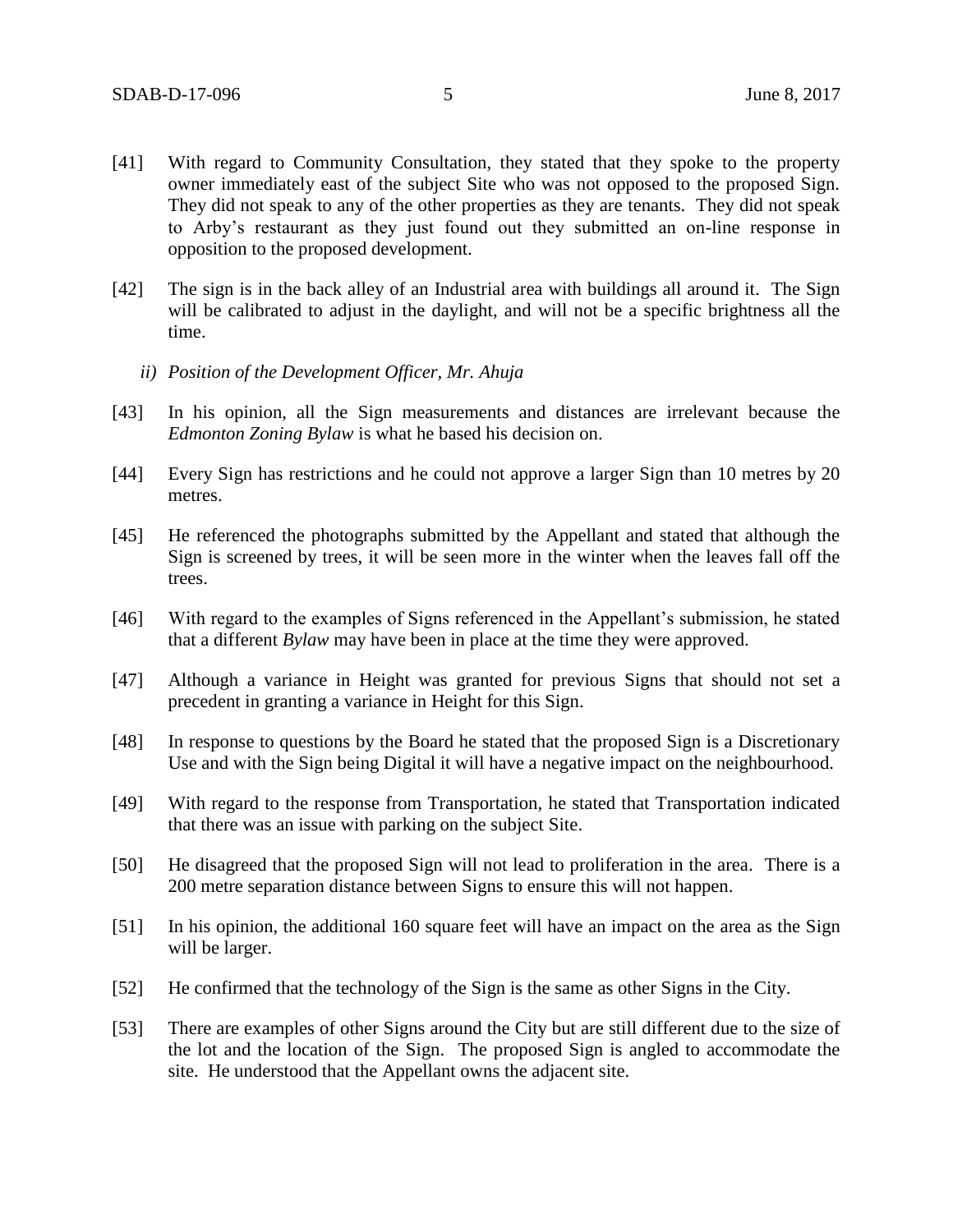- [54] Transportation's response was based on the cone of vision and a traffic study.
- [55] He confirmed that there was no hardship to the Appellant with the separation distance to the Pattison Sign.
	- *iii) Rebuttal of the Appellant, Ms. Agrios and Mr. D. Gallo*
- [56] They reiterated that there are other Signs in the area that are the same Height as the proposed Sign.
- [57] They stated that the Development Officer confirmed that Transportation was not opposed to the proposed Sign.
- [58] With regard to parking, they stated that a previous Sign was approved and they only want to extend the width of the Sign.
- [59] There is over 10 metres at the bottom of the Sign which is enough room for vehicles to drive under.
- [60] There is a Sign along Yellowhead Trail that is 14 metres by 48 metres which is larger than the proposed Sign.
- [61] Considering a hardship for the Appellant is not part of the test for the Board when considering a variance.

#### **Decision**

- [62] The appeal is ALLOWED and the decision of the Development Authority is REVOKED. The development is GRANTED as applied for to the Development Authority, subject to the following CONDITIONS:
	- 1) The Minor Digital Off-premises Sign is approved until June 15, 2022.
	- 2) The Minor Digital Off-premises Sign shall comply in accordance to the approved plans submitted.
	- 3) The Minor Digital Off-premises Sign shall use automatic light level controls to adjust light levels at night, under cloudy and other darkened conditions to reduce light pollution, in accordance with the following:
		- a) Ambient light monitors shall automatically adjust the brightness level of the Copy Area based on ambient light conditions. Brightness levels shall not exceed 0.3 footcandles above ambient light conditions when measured from the Sign face at its maximum brightness, between sunset and sunrise, at those times determined by the Sunrise / Sunset calculator from the National Research Council of Canada; (Reference Section 59.2(5)(a))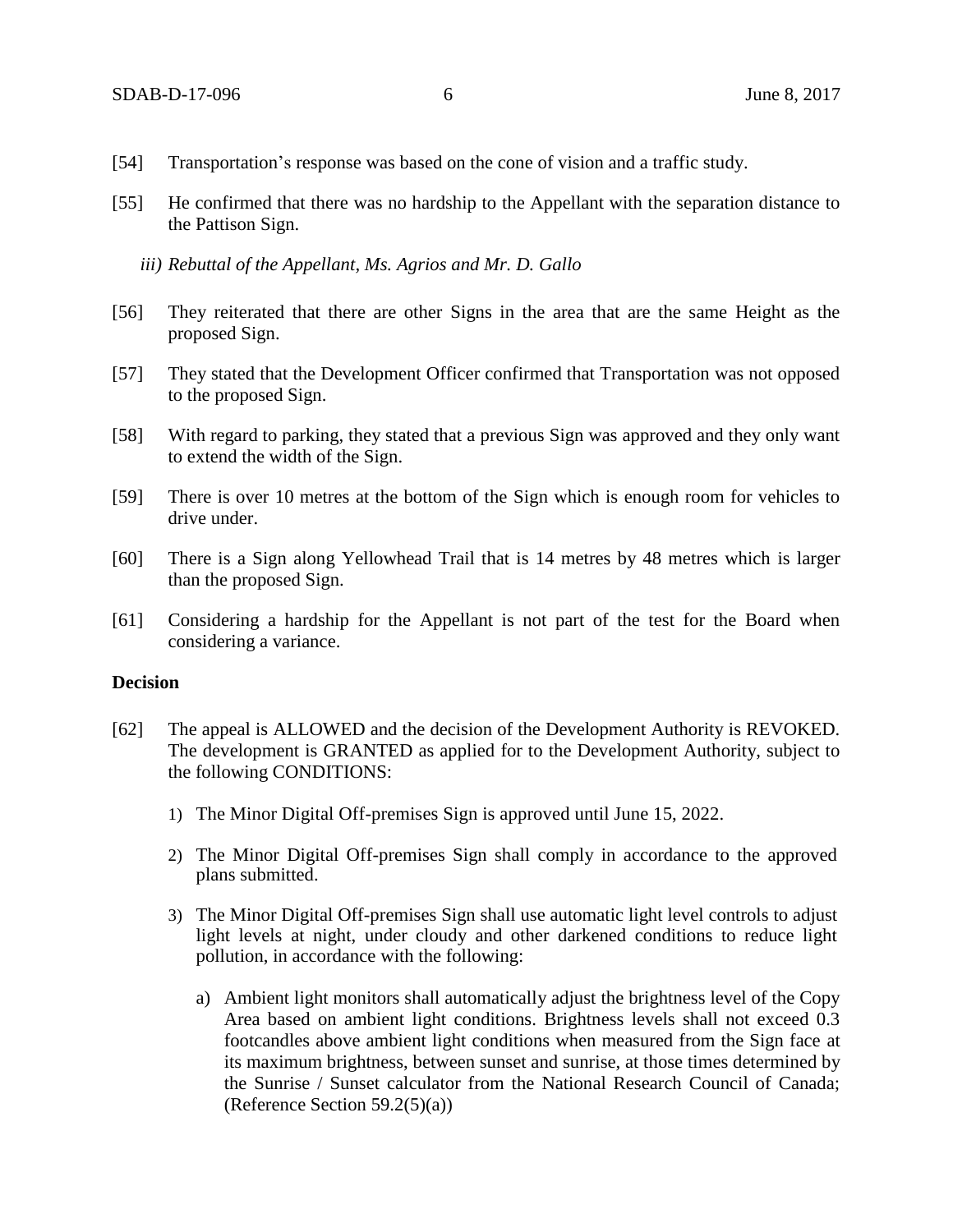- b) Brightness level of the Sign shall not exceed 400 nits when measured from the Sign face at its maximum brightness, between sunset and sunrise, at those times determined by the Sunrise/Sunset calculator from the national research Council of Canada. (Reference Section 59.2(5)(b))
- 4) The Minor Digital Off-Premises Sign shall comply with the following conditions in consultation with the Transportation Planning:
	- a) That, should at any time, Transportation Planning and Engineering determine that the Sign face contributes to safety concerns, the owner/applicant must immediately address the safety concerns identified by removing the Sign, deenergizing the Sign, changing the message conveyed on the Sign, and or address the concern in another manner acceptable to Transportation Planning and Engineering.
	- b) That the owner/applicant must provide a written statement of the actions taken to mitigate concerns identified by Transportation Planning and Engineering within 30 days of the notification of the safety concern. Failure to provide corrective action will result in the requirement to immediately remove or de-energize the Sign.
	- c) The proposed Sign shall be constructed entirely within private property. No portion of the Sign shall encroach over/into road right-of-way.

#### ADVISEMENT:

- 1) Should the Applicant wish to display video or any form of moving images on the Sign, a new Development Application for a Major Digital Sign will be required. At that time, Transportation Services will require a safety review of the Sign prior to responding to the application.
- 2) An approved Development Permit means that the proposed development has been reviewed against the provisions of this bylaw. It does not remove obligations to conform with other legislation, bylaws or land title instruments such as the *Municipal Government Act*, the *Edmonton Building Permit Bylaw* or any caveats, covenants or easements that might be attached to the Site (Reference Section 5).
- [63] In granting the development, the following variances to the *Edmonton Zoning Bylaw* are allowed:
	- 1. The maximum allowable Height of 8.0 metres as per Section 59G.3(6)(b) is varied to allow an excess of 5.5 metres, thereby increasing the maximum allowed to 13.5 metres.
	- 2. The minimum allowable separation distance of 200 metres from any other Digital Sign greater than 8.0 square metres or Off-premises Sign as per Section 59G.3(6)(e) is varied to allow a deficiency of 88 metres, thereby decreasing the minimum allowed to 112 metres.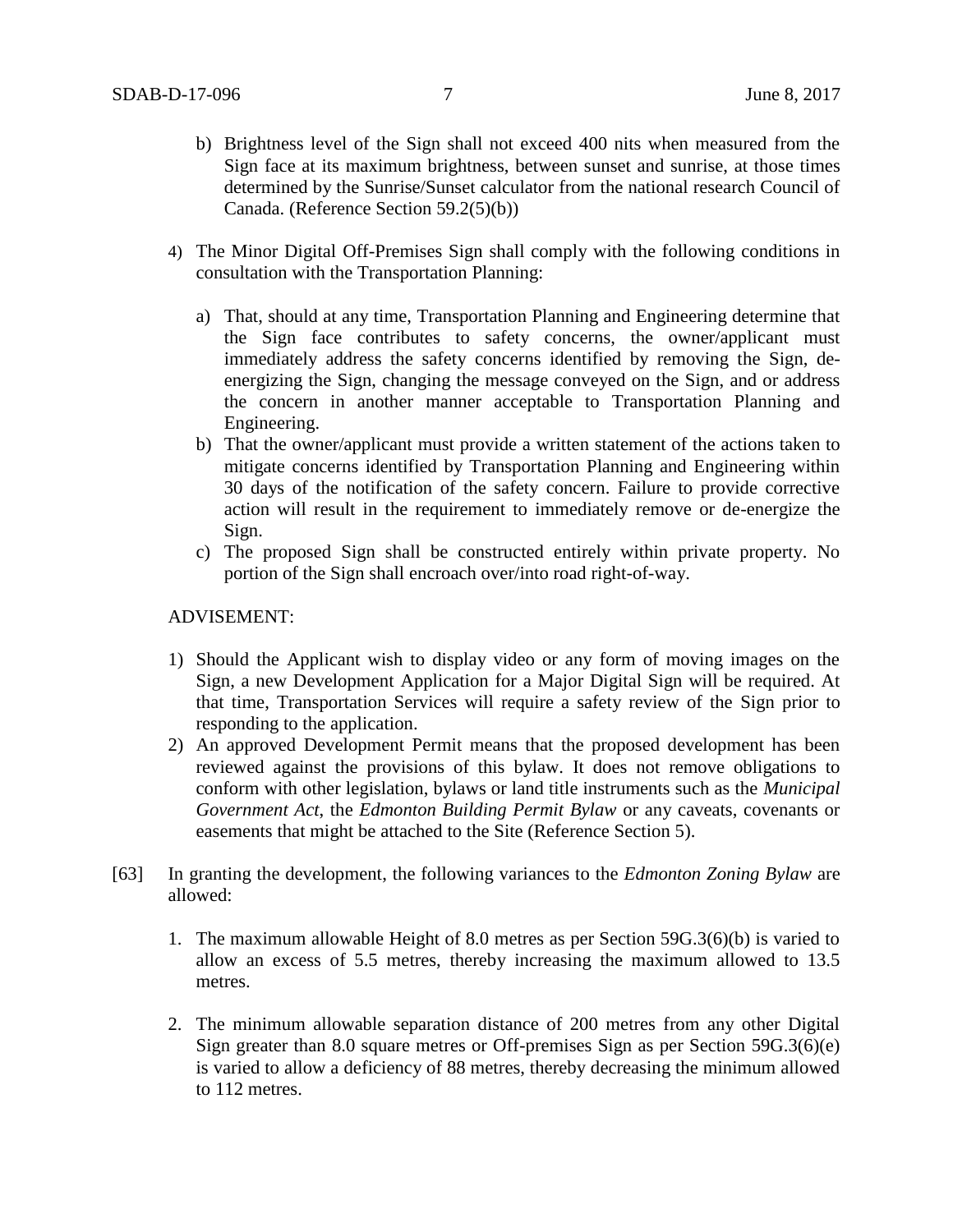#### **Reasons for Decision**

- [64] A Minor Digital Off-premise Sign is a Discretionary Use in the IM Medium Industrial Zone.
- [65] The *Newcastle* decision clearly states that in determining variances, the Board is strictly bound by Section 687(3)(d)(i) which provides that in making its decision the Board must find that the proposed development would not unduly interfere with the amenities of the neighbourhood, or materially interfere with or affect the use, enjoyment or value of neighbouring parcels of land.
- [66] The Board was not provided with any planning reasons for its consideration that demonstrate that the proposed Sign would have unduly interfered with the amenities of the neighbourhood or materially affected the use, enjoyment or value of neighbouring parcels of land.
- [67] The neighbourhood where the Sign is located is within an exclusively industrial area, and therefore, the impact of an illuminated Sign is mitigated given that the majority of business operations close after dark when the illumination is most evident. There are no residential areas impacted by this Sign. The Sign is near two busy roadways. The proposed development is reasonably compatible with the area and the surrounding businesses.
- [68] The proposed Sign is only visible to the north traffic travelling on St. Albert Trail.
- [69] The proposed Sign is mitigated by trees which will allow for additional separation distance from the nearest static Sign. The proposed Sign will not be visible at the same time as the nearest static Sign.
- [70] The Board accepts that a Sign, 13.5 metres in Height and located 100 metres from the road, would appear lower than a Sign 8 metres in Height, adjacent to the road.
- [71] The Board received one letter of support from a neighbouring property owner. The Board received an on-line response in opposition to the proposed development. However, they did not provide reasons for their opposition for the Board to evaluate.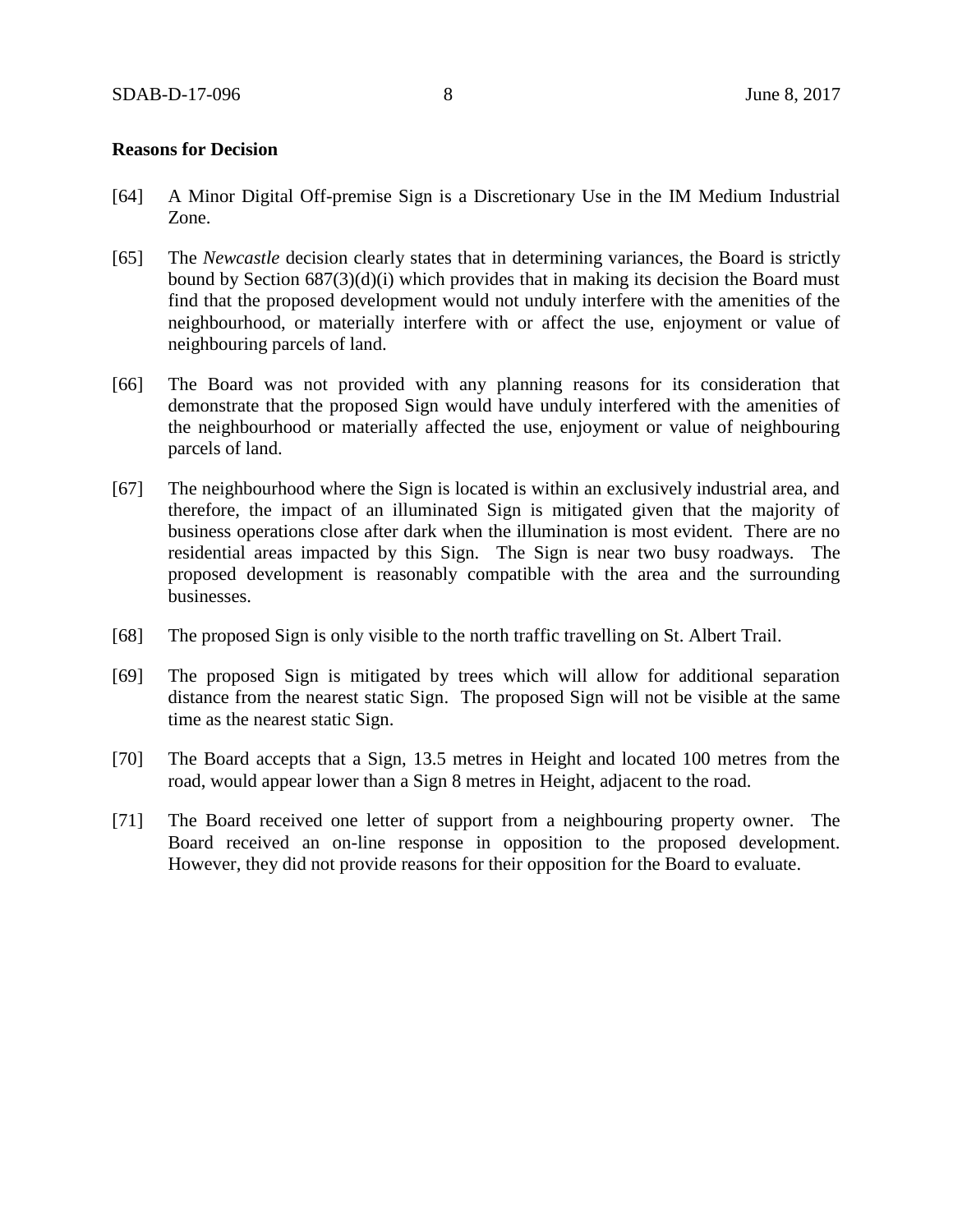[72] For the above noted reasons, the Board finds that the proposed development, with the variances and the imposed conditions, would not unduly interfere with the amenities of the neighbourhood, nor materially interfere with or affect the use, enjoyment or value of neigbouring parcels of land.

Wington Vittel

Mr. W. Tuttle, Presiding Officer Subdivision and Development Appeal Board